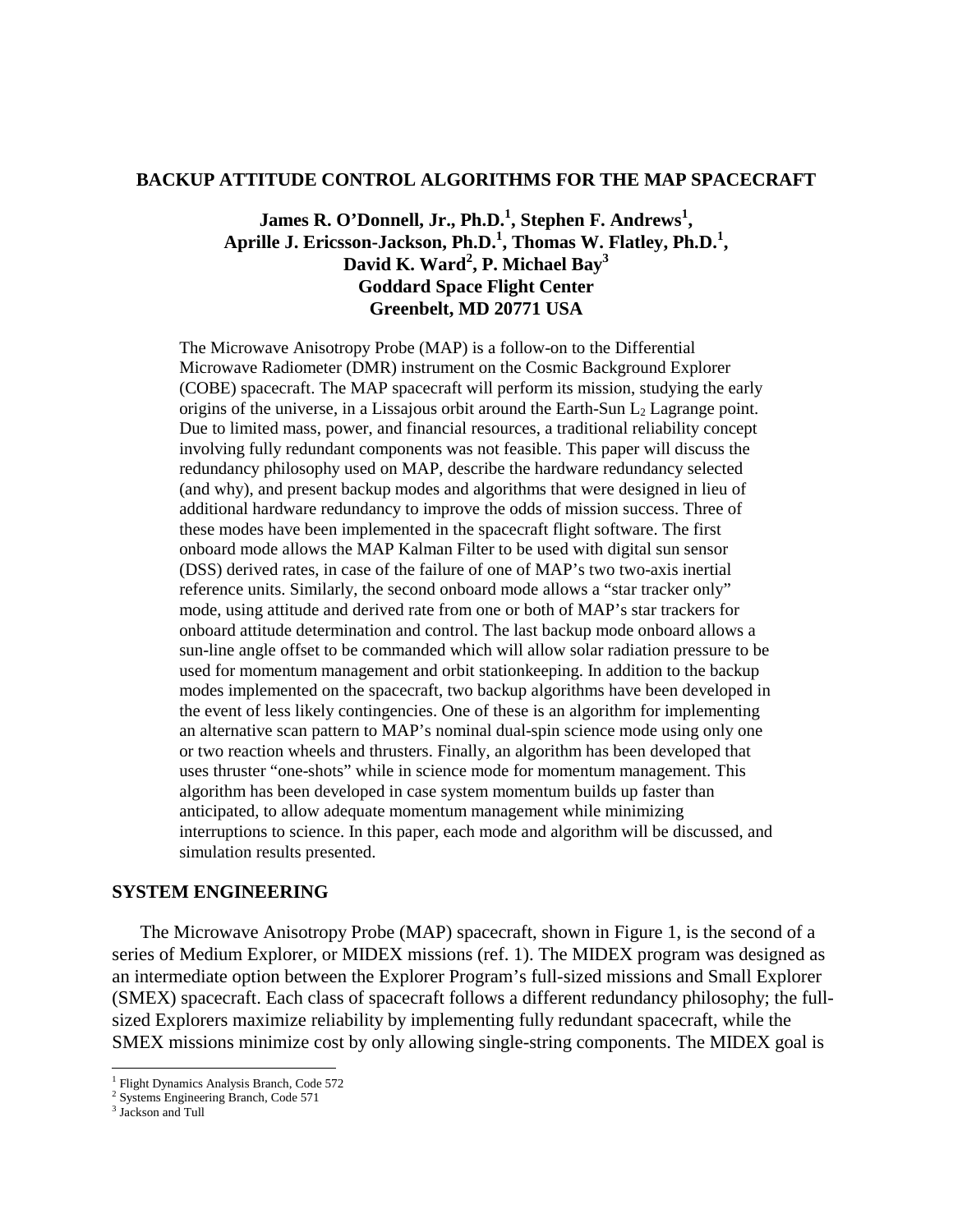

to use redundancy intelligently, in order to get the "best bang for the buck", consistent with its mandate of offering the best mission under a fixed cost cap. In many ways, the MIDEX philosophy is the most difficult of the three (Explorer, MIDEX, and SMEX) to follow. There are no set rules for what redundancy should be present, so a decision must be made for each spacecraft element.

# **MAP's Redundancy Philosophy**

**Figure 1: The MAP Spacecraft**

During the initial system engineering of the MAP spacecraft, and at a few other occasions during the lifetime of the mission (e.g., as a

result of points raised at MAP's Confirmation Review), decisions were made as to what redundancy to include, and how to implement it. These decisions were made according to the following redundancy selection criteria:

- The overall results of the failure likelihood of a hardware component based on a historical database and independent Probability of Success (Ps) calculations was considered.
- Resource impacts of redundant component cost, mass, and power) were considered.
- It was determined whether or not the redundancy, be it hardware or software, was modular (able to be added or removed with minimal impacts to the existing spacecraft design).
- For potential redundant hardware, the availability of "algorithmic redundancy" (such as the algorithms described later in this paper) was taken into account.
- Conversely, the ability of an additional component to backup multiple components was *also* taken into account.

# **MAP Redundancy: Components and Algorithms**

As a result of the redundancy philosophy detailed above, the following components were selected to have hardware backups. Another transponder was added, based on the failure probability from a historical database. Two thrusters were added to the design, due to the criticality of perigee burns and the relatively low cost, mass, and power impacts from the added thrusters. Because the star tracker used on MAP was a complex piece of new technology critical to the success of the mission, a redundant tracker was added. Also, the fact that adding an addition tracker of the same type would be a small modular change to the design, and that both trackers could serve as backup rate sources to the inertial reference units (IRU) made it a good choice for hardware redundancy. A redundant main processor and interface electronics box was added, also because of the complex new technology of the processor used. Finally, an additional set of coarse sun sensors (CSS) was added; there were no concerns about the existing CSSs, but adding a new set was simpler than cross-strapping one set to both interface electronics boxes.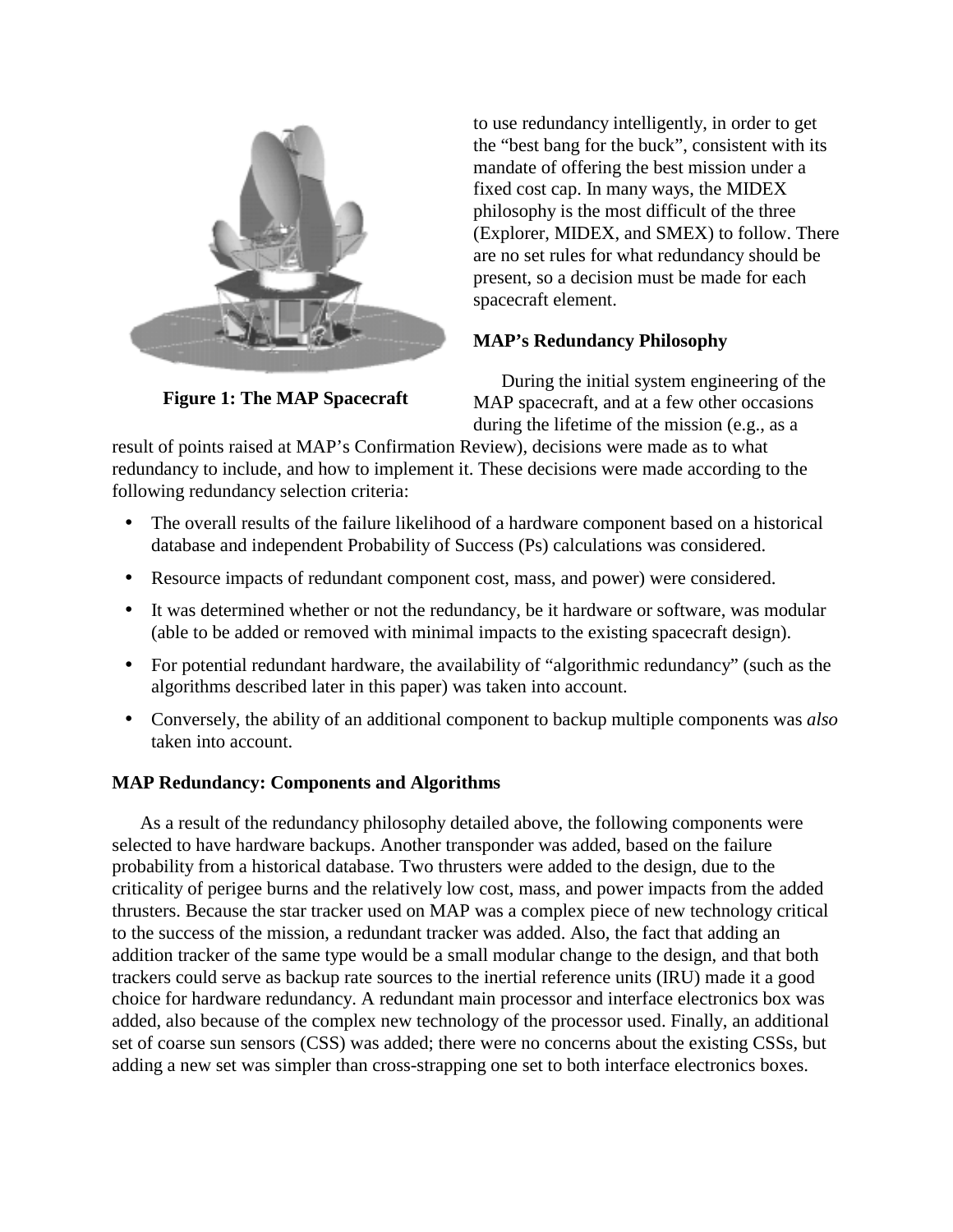A number of components were not selected for hardware redundancy, even though they appeared high on the historical database of potential failure items. A fourth reaction wheel assembly (RWA) was not added because of mass and power limitations, as well as the existence of a possible backup algorithm (which is described later in this paper). A third two-axis IRU, which would provide full redundancy in all three axes, was not added, primarily because of the existence of DSS and star tracker backup algorithms. Redundant power system electronics (PSE) was not added because the existing design was robust enough to survive many failures using existing electronics. Finally, the science instrument itself already possessed some capability for graceful degradation of performance, so it was determined that nothing additional was needed.

One component was included on the MAP spacecraft even though, strictly speaking, it was not needed at all, in seeming violation of the "intelligent redundancy" philosophy. The DSS was not needed for any nominal mission mode. It was included on the spacecraft—in fact, a second DSS head was added well after the initial design—because of several factors. The DSS unit is very reliable, and can act as a backup to the two IRU axes which are not already redundant. With nominal mission attitudes, information from the DSS is always available; the second DSS head added allows the unit to be used as a backup rate source during the entire perigee pass (during which MAP must thrust along its own velocity vector). This became important when concerns were raised about poor star tracker performance in the Van Allen radiation belts.

## **ON-BOARD BACKUP ALGORITHMS FOR MAP**

The development of backup attitude control algorithms for the MAP spacecraft, and the decision of which to implement on-board and which to keep in reserve (not implemented but available in the event of in-flight failures), was dictated by the redundancy philosophy described in the previous section. In general, those algorithms were placed on-board that were easy to implement and/or provided a backup to a more likely failure item.

Three algorithms of this nature were implemented on MAP. The first allows the on-board Kalman Filter to be run with a DSS-derived rate in place of an IRU rate. The second uses the attitude quaternion and a derived rate from MAP's star tracker(s) to be used in place of both IRU rates and propagated attitude. Finally, a means of establishing a bias attitude command with respect to the sun line was implemented; this bias would be used in an algorithm for providing orbit and momentum management using solar radiation pressure.

#### **Kalman Filter w/DSS Rate**

Nominally, the MAP on-board Kalman Filter uses two two-axis IRUs to provide three axes of rate information, and updates the propagated attitude and the gyro drift bias corrections based on star tracker attitude quaternions and DSS sun vector measurements. In the event of the failure of one of the IRUs, an alternate rate source for either the x or y axis is needed. In this case, it is possible to substitute a DSS-derived rate for the missing IRU axis, and to continue to run the Kalman Filter, updating the attitude and gyro bias with star tracker measurements only.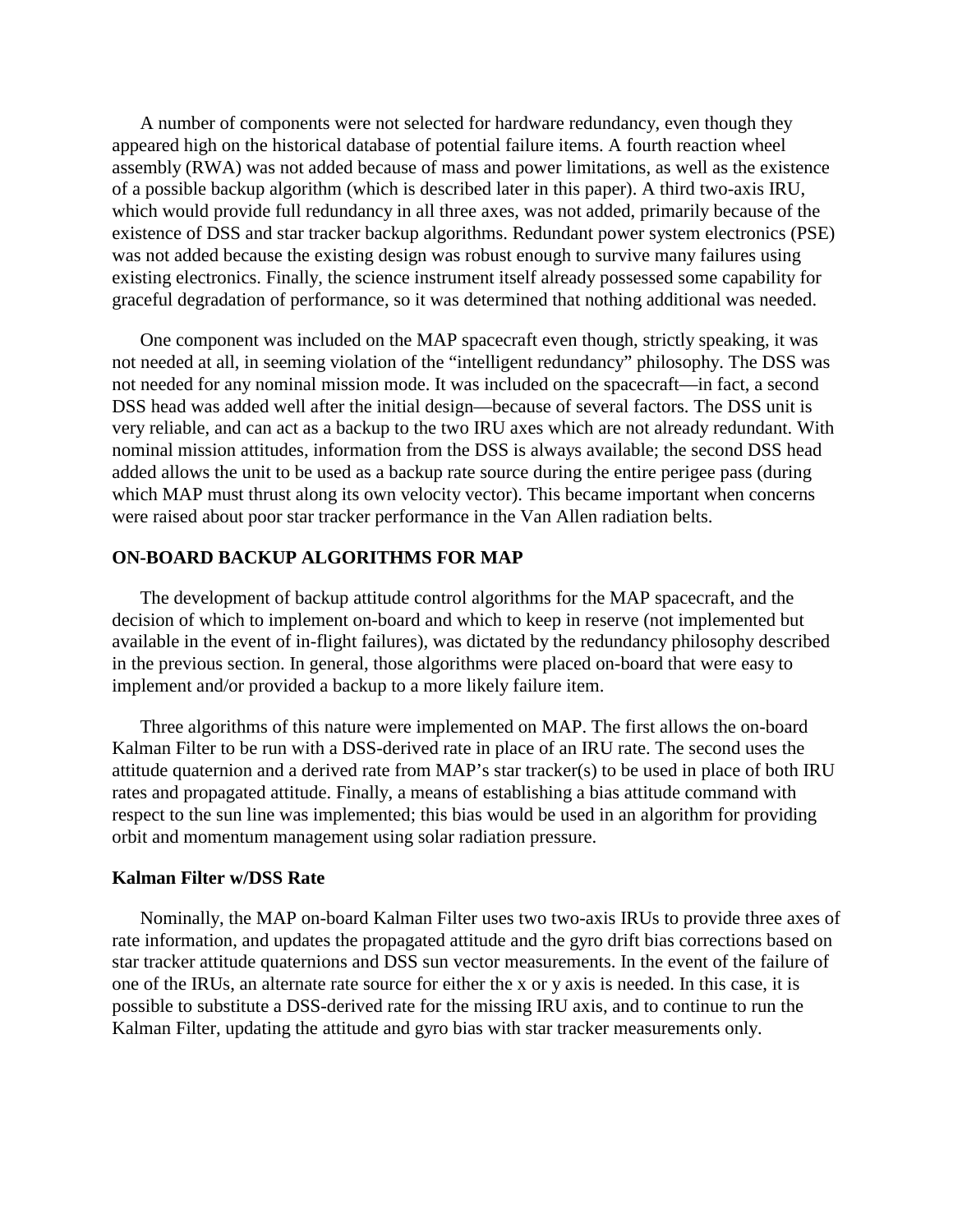#### *DSS Rate Algorithm*

The data from the DSS can be used to compute the body rates about the x and y spacecraft axes. The DSS output is the measured sun vector in the body frame. Given  $\hat{s}$ , the unit vector to the sun in the body-fixed frame, and  $\dddot{\omega}$ , the body rate, the rate of change of  $\hat{s}$  is:

$$
\mathbf{\hat{S}} = -\mathbf{\hat{\omega}} \times \hat{\mathbf{s}} = \hat{\mathbf{s}} \times \mathbf{\hat{\omega}} \quad \mathbf{\hat{\omega}}
$$

In component form, this can be written as:

$$
\mathbf{g}_x = s_y \mathbf{\omega}_z - s_z \mathbf{\omega}_y
$$
  

$$
\mathbf{g}_y = s_z \mathbf{\omega}_x - s_x \mathbf{\omega}_z
$$
  

$$
\mathbf{g}_z = s_x \mathbf{\omega}_y - s_y \mathbf{\omega}_x
$$

In the event of a single IRU failure, the body z-axis rate will still be known, because each IRU has one measurement axis in that body axis. With  $\omega_z$  known,  $\omega_x$  and  $\omega_y$  can be found from the DSS measurement by solving the first two component equations for the unknown body rates:

$$
\omega_x = (\mathbf{\&} + s_x \omega_z)/s_z
$$
  

$$
\omega_y = (-\mathbf{\&} + s_y \omega_z)/s_z
$$

Since the IRU measures the average rate over the previous control cycle, the DSS data must be averaged also, or there will be a half-cycle (0.5 second) offset between the rate that <sup>ω</sup>*<sup>z</sup>* represents, and the sun vector that  $s_x$  and  $s_y$  represent. At low rates, this is not a problem, but at the nearly 3°/sec MAP fast spin rate, this half-cycle offset is too large to ignore. Thus, the sun vector used in the above equations must be the average sun vector in the cycle over which the DSS rate (and IRU rate) is calculated:

$$
s_x = 0.5(s_x(k) + s_x(k-1))
$$
  

$$
s_y = 0.5(s_y(k) + s_y(k-1))
$$

where *k* indicates the current cycle, and *k* −1 is the previous cycle. In addition, the sun vector rate must also be the average rate of change of the sun vector over the control cycle:

$$
\mathbf{g}_{x} = (s_x(k) - s_x(k-1))/\Delta t_{DSS}
$$
  

$$
\mathbf{g}_{y} = (s_y(k) - s_y(k-1))/\Delta t_{DSS}
$$

where  $\Delta t_{DSS}$  is the time between DSS samples.

The end result is the DSS measurement of the x and y axis body rates. Both of these rates are calculated each control cycle and telemetered to the ground, and are available to be used in the Kalman Filter. Nominally, the DSS rates are also used in a system rate check that compares the IRU rates, DSS rates, and AST rates to each other.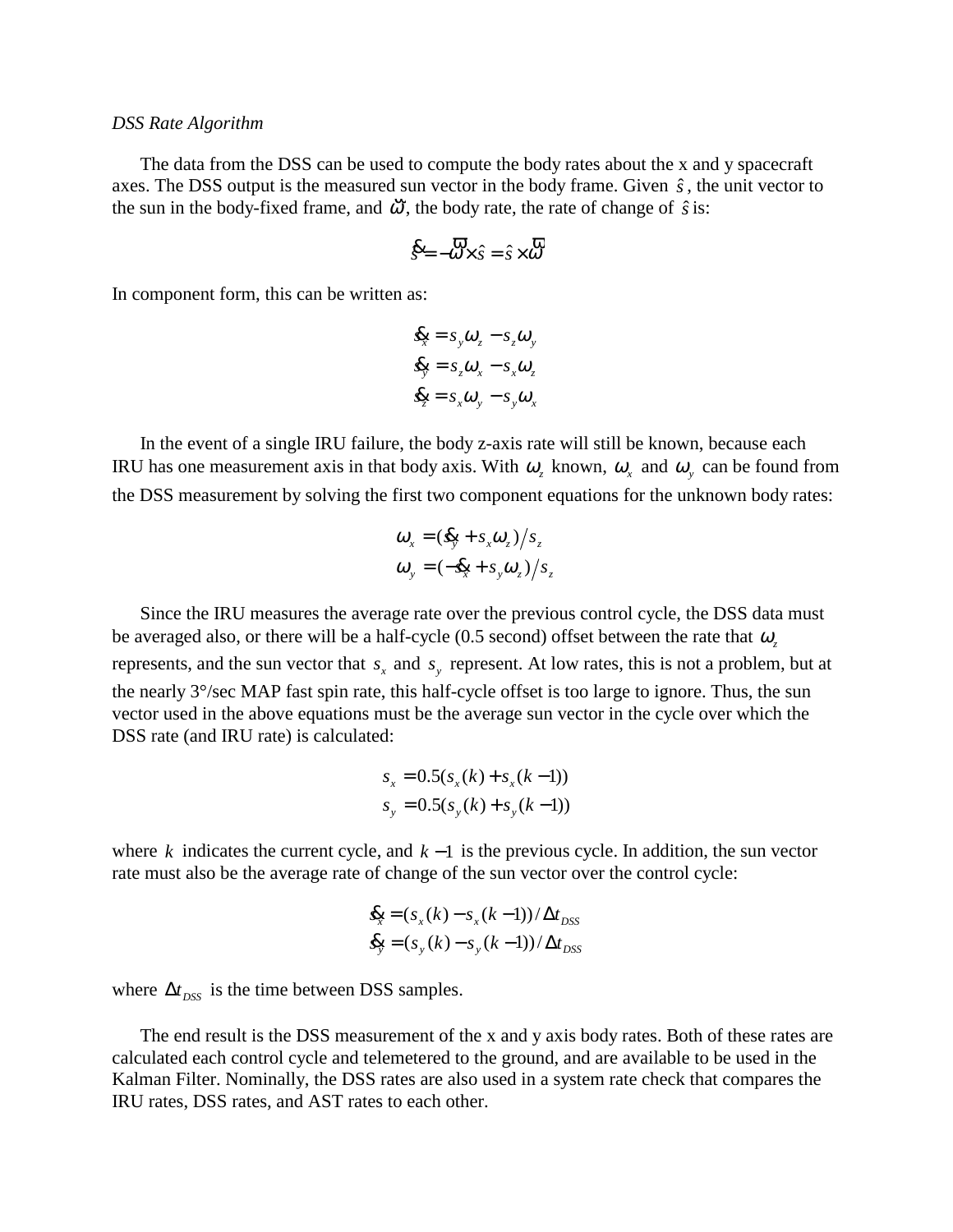#### *Kalman Filter Adjustments for DSS Rates*

There were two ways that the DSS-derived body rate could be used to replace the IRU rate in the Kalman Filter. First, the state equations and noise models could be redesigned to incorporate the different rate source, and that model would be used only when the filter was configured to use the DSS. Second, the DSS rate could be treated as if it came from an IRU, with a parameter change to the existing Kalman Filter model. Software impacts and schedule considerations led to the choice of option two. During testing, or in the event of an IRU failure on-orbit, the Kalman Filter is configured to use a DSS rate, and the appropriate parameters are adjusted to account for the different statistical qualities of the DSS rate compared to the IRU rate. Although the DSS rate is correlated in time through the calculation of the average sun vector, each DSS-derived rate was treated as if it were uncorrelated. In addition, since the DSS output is a position measurement, there is no drift associated with it, as with an IRU measurement. For these reasons, the standard deviation of the IRU rate random walk  $(\sigma_u)$  was reduced by half to model the decreased drift characteristics of the DSS rate measurement. In addition, since a noisy DSS measurement was being differentiated to generate the DSS rate, this rate would have higher white noise than the IRU rate. Thus, the rate white noise standard deviation  $(\sigma_{\nu})$  was increased by an order of magnitude over the nominal IRU model. Finally, the DSS was disabled as a filter update sensor.

## *Simulation Results*

Figure 2 and Figure 3 show, respectively, MAP's simulated IRU-measured x- and y-axis body rates and the Observing Mode performance (precession and spin rates and sun line angle) when in its nominal configuration. Figure 4 shows what the corresponding DSS-derived x- and yaxis body rates look like. As expected, they are much noisier. (Note that the MAP flight software was designed with the capability to filter both the DSS- and AST-derived rates, though no filter has currently been put in place for either.) Figure 5 shows the simulated Observing Mode performance when the DSS x-axis body rate is used in the on-board Kalman Filter.

Unsurprisingly, the Observing Mode performance in the backup DSS rate mode is noticeably degraded from the nominal case. However, both the sun line angle and spin rate are well within their respective specifications of  $22.5 \pm 0.25^{\circ}$  and  $2.784^{\circ}/\text{sec} \pm 5\%$ . The precession rate requirement of  $0.1\degree$ /sec  $\pm$  5% is violated in this backup mode, though degraded performance would be acceptable in this case. It is possible that a DSS rate filter would improve these results.

### **AST-Only for Attitude and Rates**

Because the star trackers selected to be used on the MAP spacecraft are quaternion-output trackers, it is a fairly straightforward process to derived rates in each body axis from successive attitude quaternions. If the attitude quaternion at a given time  $k$  is denoted  $q_k$ , then the  $\Delta$  quaternion from one cycle to the next can be calculated as  $\Delta q = q_{k-1}^{-1} \otimes q_k$  $q_{k}^{1} \otimes q_{k}$ , where  $\otimes$  denotes quaternion multiplication. Since ∆*q* can be expressed as the Euler axis and angle parameters  $[e_1 \sin(\Delta\phi/2), e_2 \sin(\Delta\phi/2), e_3 \sin(\Delta\phi/2), \cos(\Delta\phi/2)]$ , the derived rates can be found using the relationship  $\omega = [e_1 \Delta \phi / \Delta t, e_2 \Delta \phi / \Delta t, e_3 \Delta \phi / \Delta t].$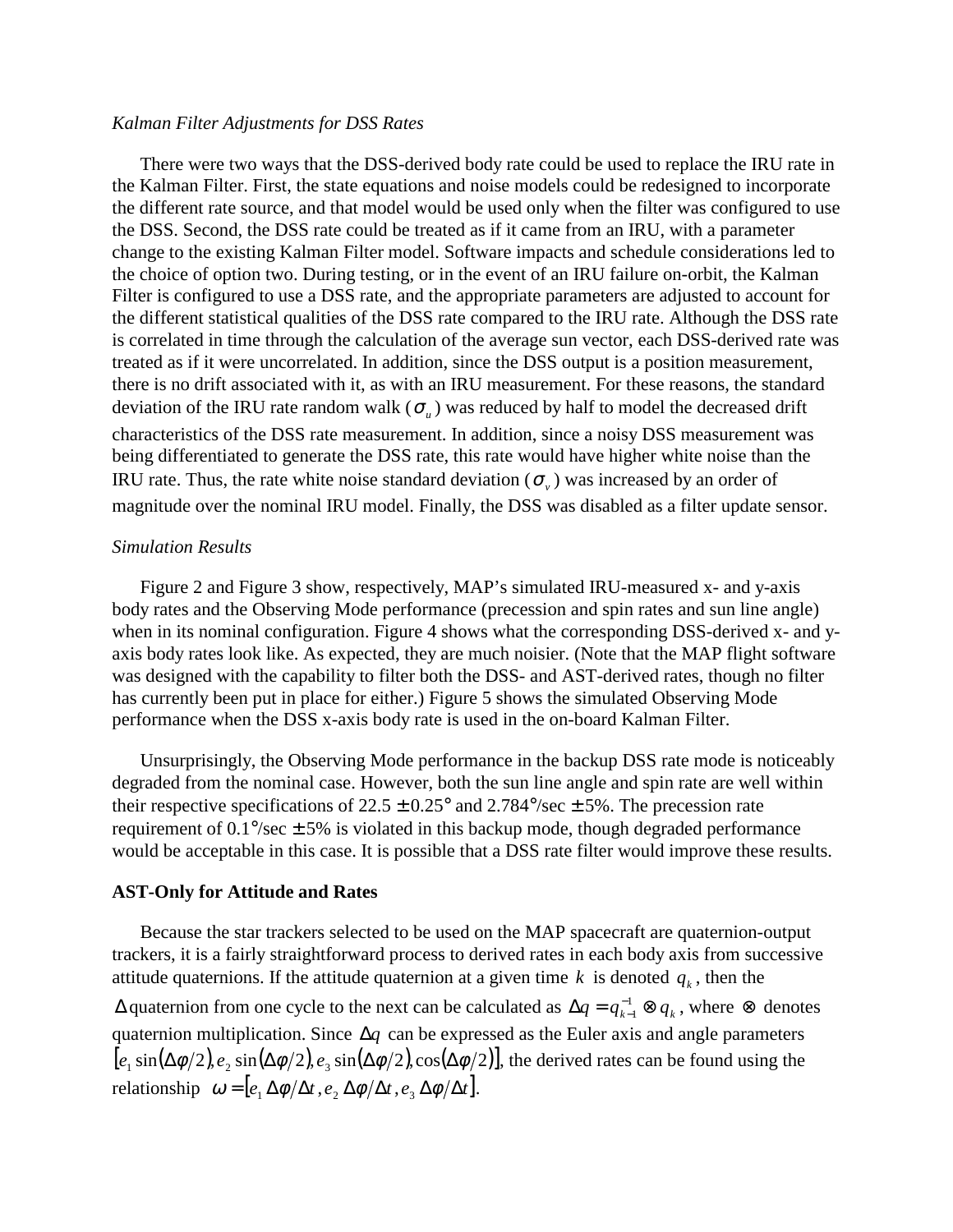

**Figure 3: Nominal Observing Mode Performance**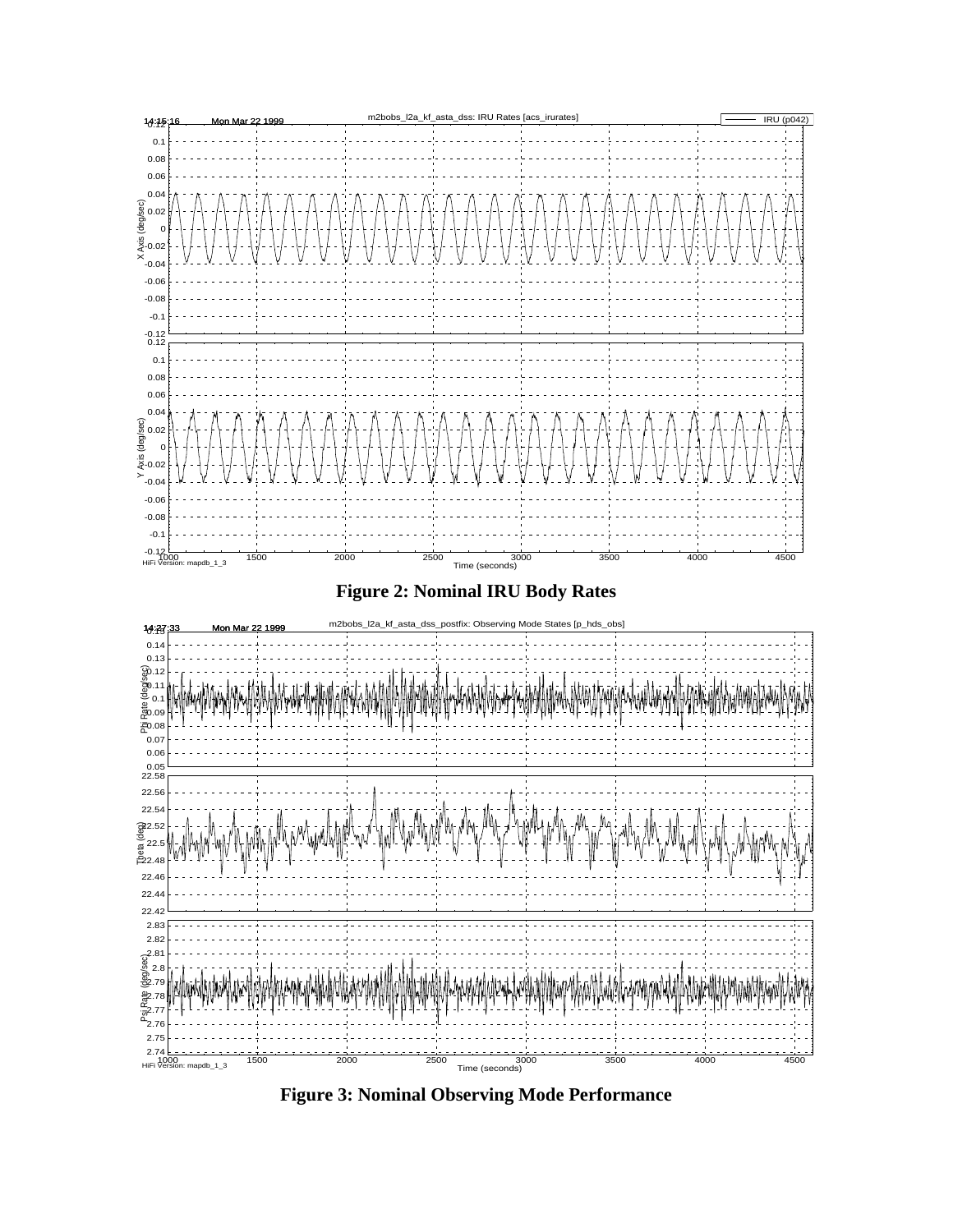

**Figure 5: Observing Mode Performance Using DSS-Derived Rate in Kalman Filter**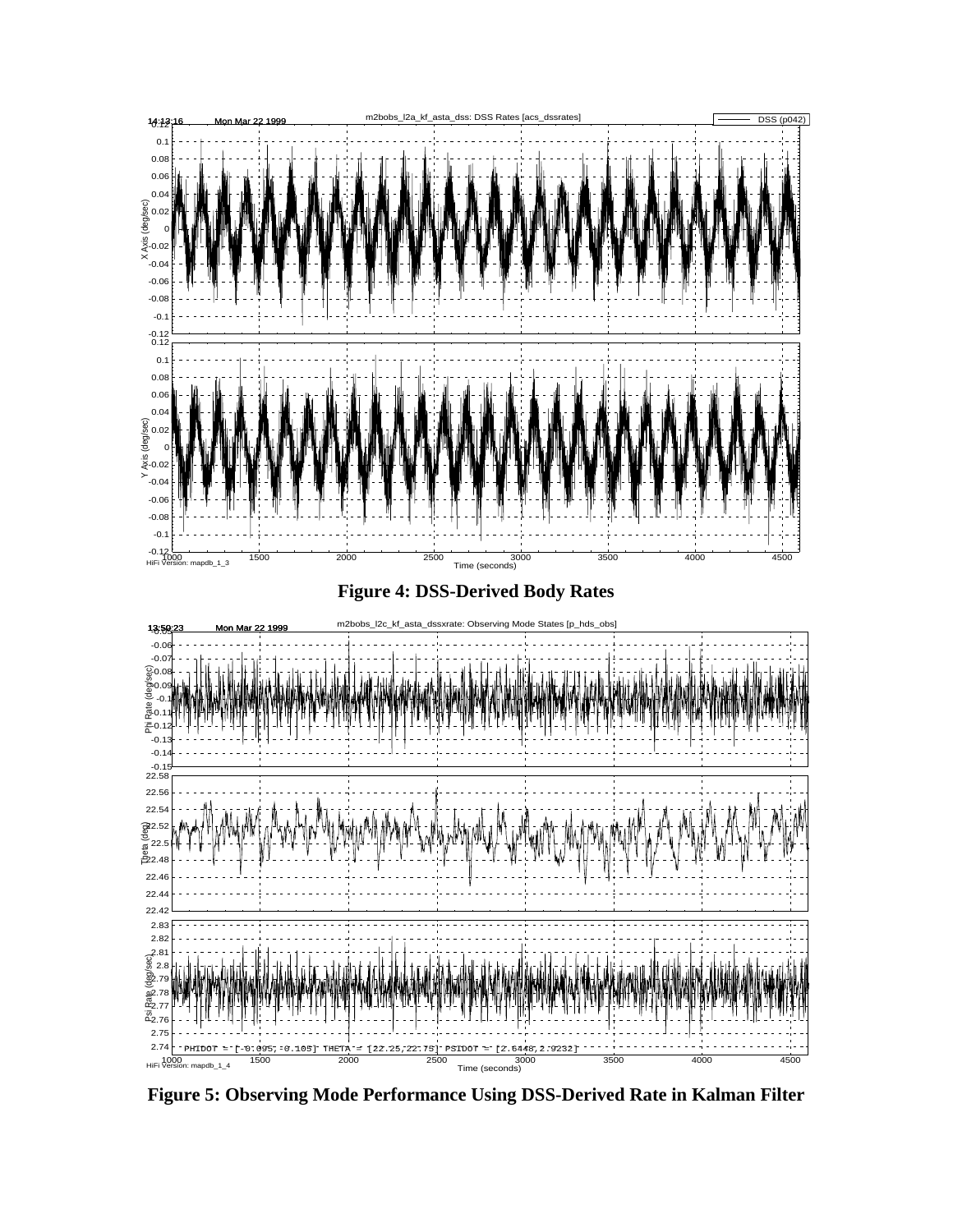Figure 6 shows star tracker derived x- and y-axis body rates (the z-axis rate shows similar characteristics; only x and y are shown here to make it easier to compare with the IRU and DSS rates shown in Figure 2 and Figure 4). Figure 7 shows the Observing Mode performance using star tracker attitude and derived rates. As with DSS rate backup algorithm, the performance of the system in Observing Mode using the star tracker backup algorithm satisfies the sun line angle and spin rate requirement, but not the precession rate requirement. It is also interesting to note that, while the star tracker derived rates appear to be a bit better than those from the DSS, the Observing Mode performance is slightly better with the DSS rate backup. This is because of the action of the Kalman Filter, which can still be used in the DSS case.

#### **Sun Line Bias Algorithm**

Solar Radiation Pressure (SRP) will be the main perturbation to the MAP spacecraft orbits when it is in the vicinity of the Earth-Sun  $L_2$  Lagrange point. The two main effects of a the SRP on MAP will be to shift the center of its orbit about the  $L_2$  point, and also to cause a buildup of spacecraft system momentum. It is nominally planned to conduct orbit and momentum maintenance operations with the spacecraft four times a year.

Tene, et. al., have proposed a means by which, using small variations in the orientation of MAP's sun shield as it spins and cones about the sun line in its Observing Mode, it might be possible to use the SRP to reduce or even eliminate the need to conduct thruster operations for the purpose of orbit maintenance (ref. 2). Because of the sensitivity of the MAP orbit about  $L_2$ , small accelerations are capable of either causing or preventing the spacecraft to escape from the vicinity of  $L_2$ .

The average acceleration imparted on MAP due to the SRP was estimated to be 0.2  $\mu$ m/sec<sup>2</sup>. Since the spin axis of the MAP spacecraft precesses about the sun line every hour, the average SRP acceleration is directed away from the sun. If the precession axis points exactly at the sun and the precession motion is symmetric, there would be no acceleration perpendicular to this axis. Any bias in the precession axis would cause a perpendicular acceleration to the sun line; it is this acceleration that Tene proposes could be used for orbit maintenance. During Observing Mode, MAP's spin axis must be precessed about the sun line at an angle of  $22.5 \pm 0.25^{\circ}$ . Given the nominal expected performance of the Observing Mode controller, an offset as high as 0.1° could be applied and still allow science requirements to be met. Tene showed that with such an offset, an average acceleration can be applied perpendicular to the sun line on the order of  $0.5 \text{ nm/sec}^2$ . With the correct bias, this acceleration can help MAP maintain a desired orbit.

Tene originally proposed an onboard controller that would take attitude and orbit information to autonomously determine the sun line bias to be applied. Subsequently, it was determined that the necessary bias changes slowly enough (on the order of a week or more) that it could be very simply implemented as a constant sun line bias, expressed as a quaternion rotation about MAP's rotating sun reference (RSR) frame, that could be commanded by the ground. This bias would rotate the entire RSR frame; the Observing Mode Euler angles and rates would remain unchanged. However, the bias would show up in the sun angle. Figure 8 shows the effects of a 0.1° sun line bias commanded at 500 sec.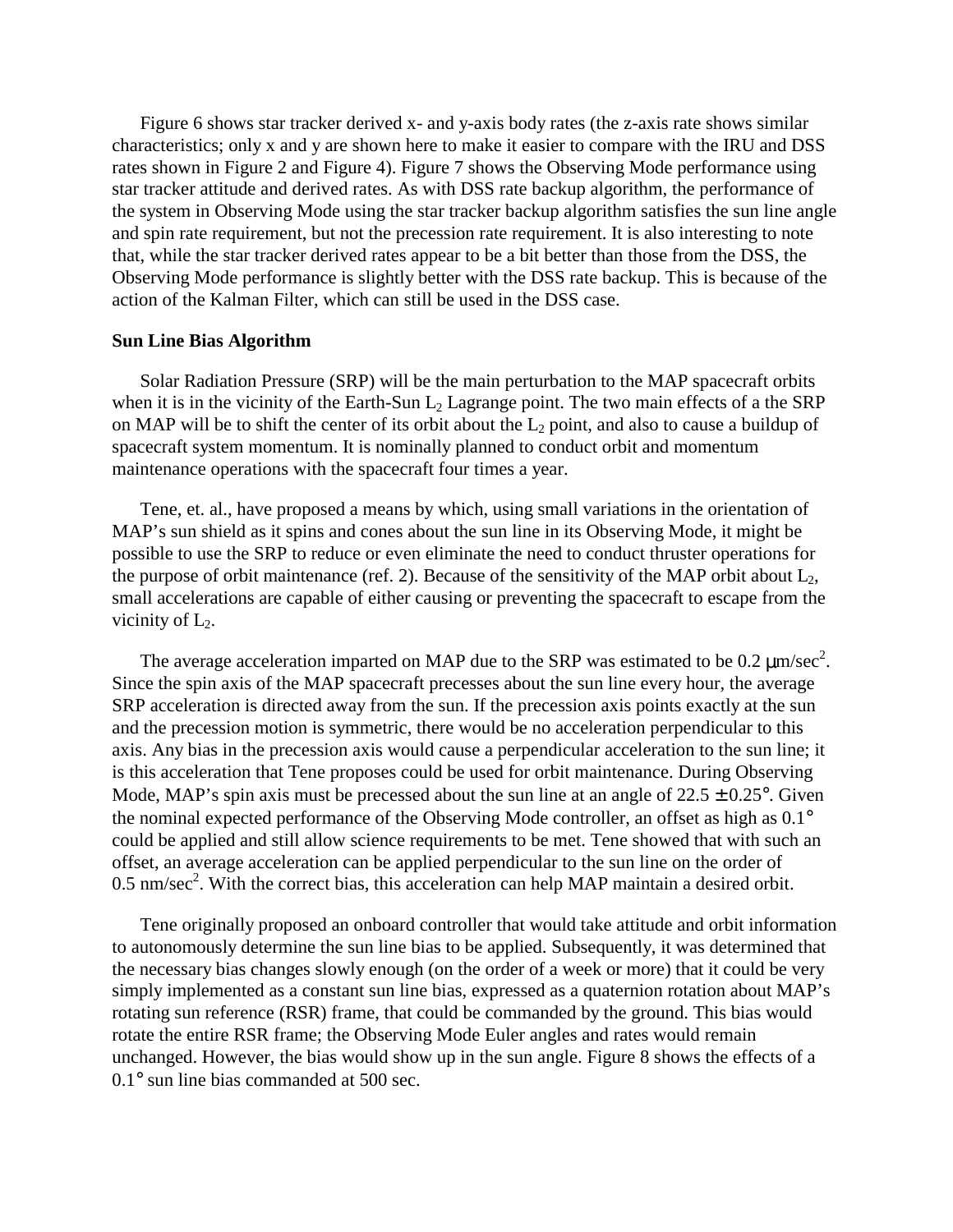

**Figure 7: Observing Mode Performance Using Star Tracker Attitude and Derived Rate**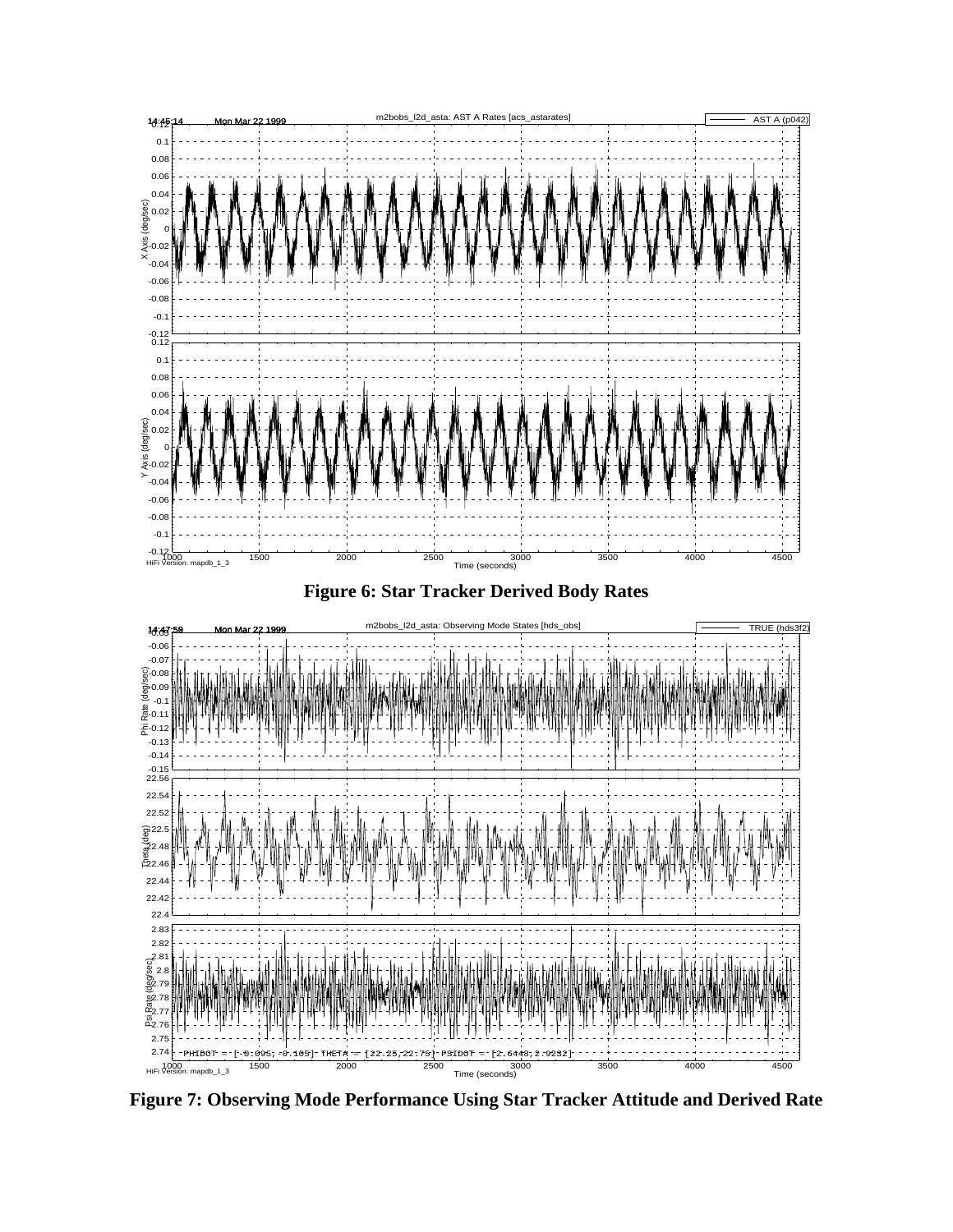

**Figure 8: Sun Line Bias Angle**

# **OTHER MAP BACKUP ALGORITHMS**

In addition to the onboard backup algorithms implemented in the MAP flight software, a number of algorithms have been developed to cover other eventualities. These algorithms are not slated to be implemented on the spacecraft, either because of their complexity and impact that would have on the rest of the spacecraft flight software, or because the failure mode for which they were designed was considered relatively unlikely.

## **Observing Mode Thruster Unloading**

As mentioned in the previous section, MAP is baselined to perform orbit and system momentum management operations four times a year. Using Tene's sun line bias, it might even be possible to reduce this number. However, due to a fairly large uncertainty about the rate of system momentum buildup, caused by a potential "pinwheel torque" on MAP (ref. 3), it may be necessary to use thrusters to dump momentum more often. In order to minimize the number of disruptions to science operations, an Observing Mode Thruster Unloading backup algorithm has been developed that: 1) unloads momentum to  $\leq 0.3$  Nms while in Observing Mode, 2) does not violate the 25° sun line constraint (violations of the  $22.5 \pm 0.25$ ° Observing Mode sun line angle constraint were permissible), and 3) can be completely executed during one ground pass of approximately 37.5 to 45 minutes.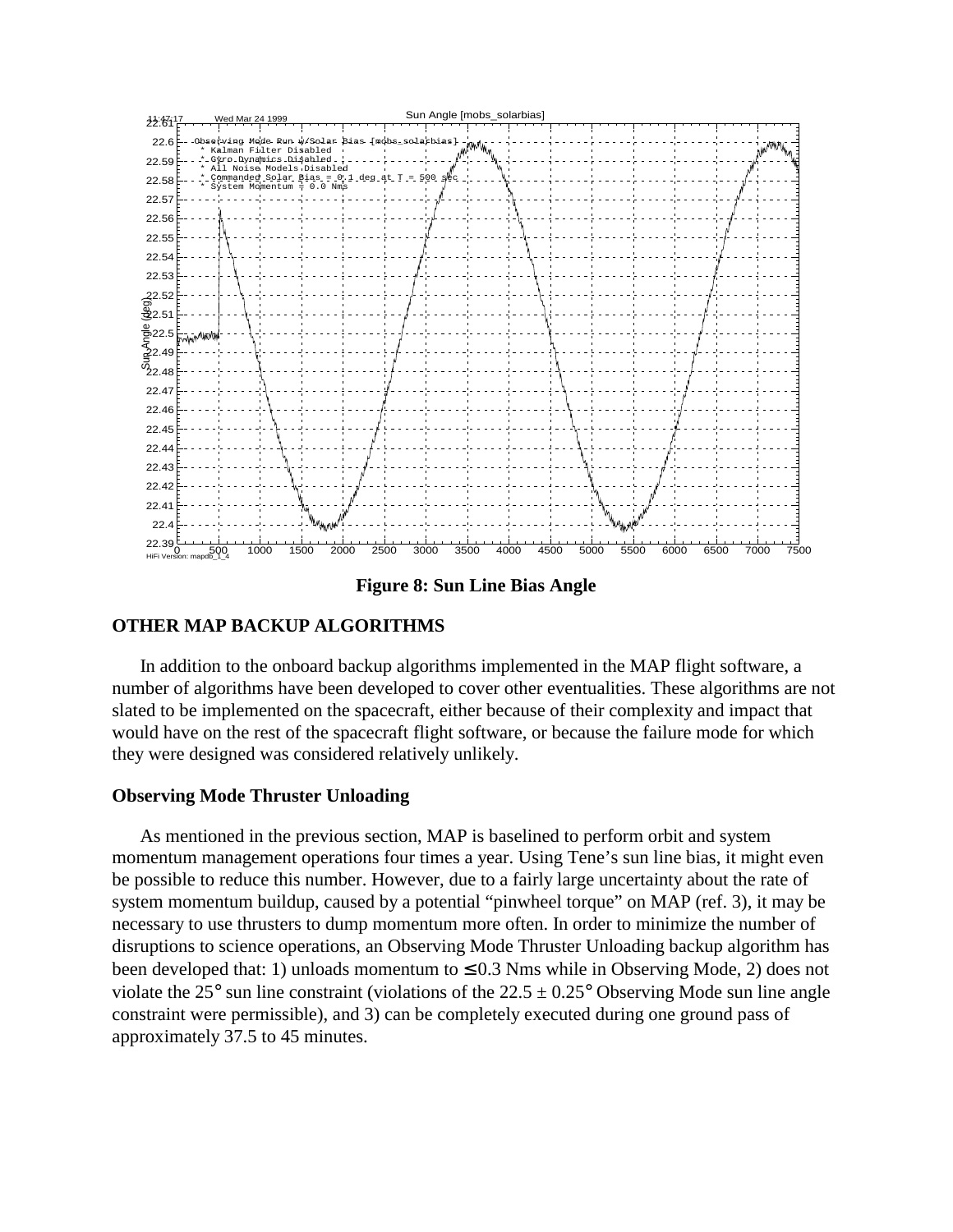Figure 9 shows a sketch of a "three shot" unloading process, which uses three thruster firings to unload system momentum. The steps in this process are as follows:

- A. After the algorithm is enabled, wait until the transverse momentum is all in the  $+x$  axis. Fire thruster 2 to remove as much of this momentum as possible. This takes a maximum of one spin cycle (< 130 sec). [Coordinate system: X1,Z1]
- B. After thruster firing A, wait until the sun is in the  $(-x, z)$  quadrant of the x-z plane. Fire thruster 1 or 2 (depending on the sign of the z-axis momentum) to add x-axis momentum equal to the amount of momentum in the z axis. This takes a maximum of one spin cycle  $(< 130$  sec). [Coordinate system: X1,Z1] Note that this results in an intermediate system momentum state as much as  $\sqrt{2}$  higher than the initial value. For a 1.5 Nms initial system momentum, this intermediate state could be as high as  $\sim$  2.12 Nms. In simulation, this system momentum value does not pose an attitude control problem.



**Figure 9: Unloading Schematic**

- C. After thruster firing B, wait approximately half of a precession cycle, and then wait until all of the system momentum is in the  $+x$  axis. Fire thruster 2 to remove as much of this momentum as possible. This takes a maximum of one half precession cycle plus one half spin cycle (< 1865 sec). [Coordinate system: X2,Z2]
- D. After thruster firing C, a maximum of 35.5 minutes after the Observing Mode Thruster Unloading algorithm is enabled, system momentum is reduced close to zero. In simulation, it was found that the system momentum was reduced to less than 0.3 Nms for initial system momentum of 1.5 Nms.

Note that the algorithm as described uses thrusters 1 and 2. It could easily be adjusted to use only one of these two thrusters, or to use one of the other thruster pairs.

In simulation, this algorithm fulfills all of the previously stated requirements. Figure 10 shows the three thruster firings used in the example, one from thruster 1 and two from thruster 2. Figure 11 shows the resulting system momentum state of the spacecraft. Note that, after the first firing the system momentum is lower. The second firing, however, is used to align the system momentum vector so that, half a precession cycle later when the spacecraft has changed orientation by 45°, it will appear almost completely in the x-y plane. In this case, this caused a temporary increase in the system momentum of the spacecraft. The third firing reduces the system momentum to below 0.3 Nms. Figure 12 shows the Observing Mode performance during the operation of this algorithm. Other than the brief amount of time following each thruster firing, performance remains within requirements for the entire operation.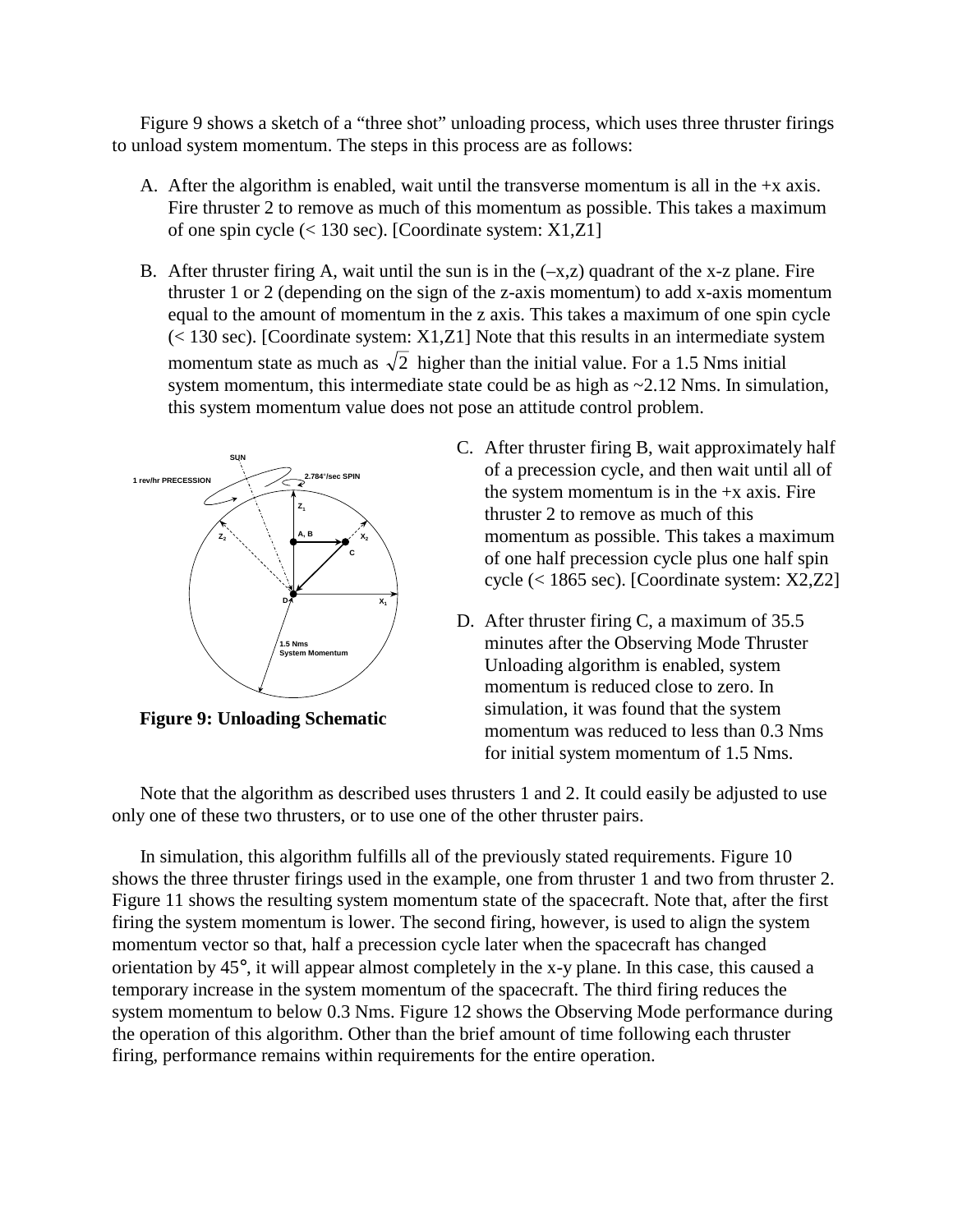

**Figure 11: Observing Mode Thruster Unloading System Momentum**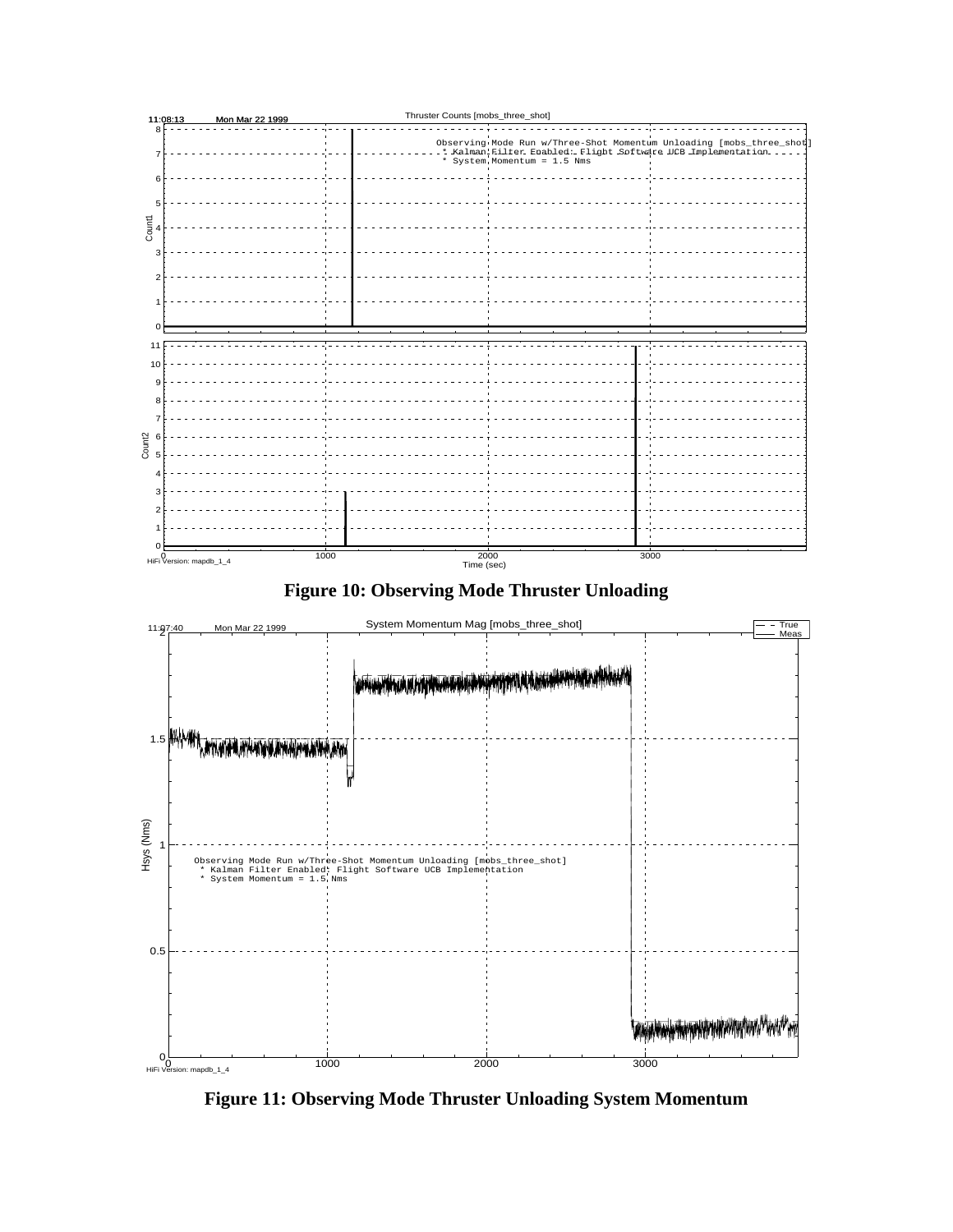

**Figure 12: Observing Mode Performance During Thruster Unloading**

### **Observing Mode Using One or Two Reaction Wheels**

If one or two of the MAP reaction wheels were not available for control, the spacecraft could be spun up around the z-axis using thrusters. Then, using a single thruster in a pulsed mode (one pulse per spin period) the angular momentum vector could be moved into alignment with the sun vector with a simple spin-axis precession control law. During this maneuver, the spacecraft spin axis would continually nutate around the moving momentum vector. Each pulse would change the nutation (or cone) angle slightly, either increasing or decreasing it. The cone angle buildup would be well-bounded. In the vicinity of the target (the sun), a natural nutational instability would occur and would be taken advantage of. Once the sun is inside the nutation cone, each firing of the jet would increase the cone angle and disturb the angular momentum vector slightly in a pseudo-random direction. The basic motion would approximate a coning motion of the spin axis around the sun line with a continually-increasing nutation angle.

The nutation buildup would cease when the precession law is disabled. The spacecraft spin axis would then be coning around the sun line at some final cone angle. If this angle is 22.5°, the scan pattern produced for the sensors will cover the same region of space in the same amount of time as the normal mode controller, but the detailed motion will be significantly different (see Figure 13). The nominal controller provides a slow precession rate and fast spin rate. With the nutating single-spinner the precession rate is actually faster than the spin rate.

Since the spacecraft spin-axis is its maximum moment of inertia axis, the nutation angle will tend to decrease as a result of energy dissipation in the system. One reaction wheel could be used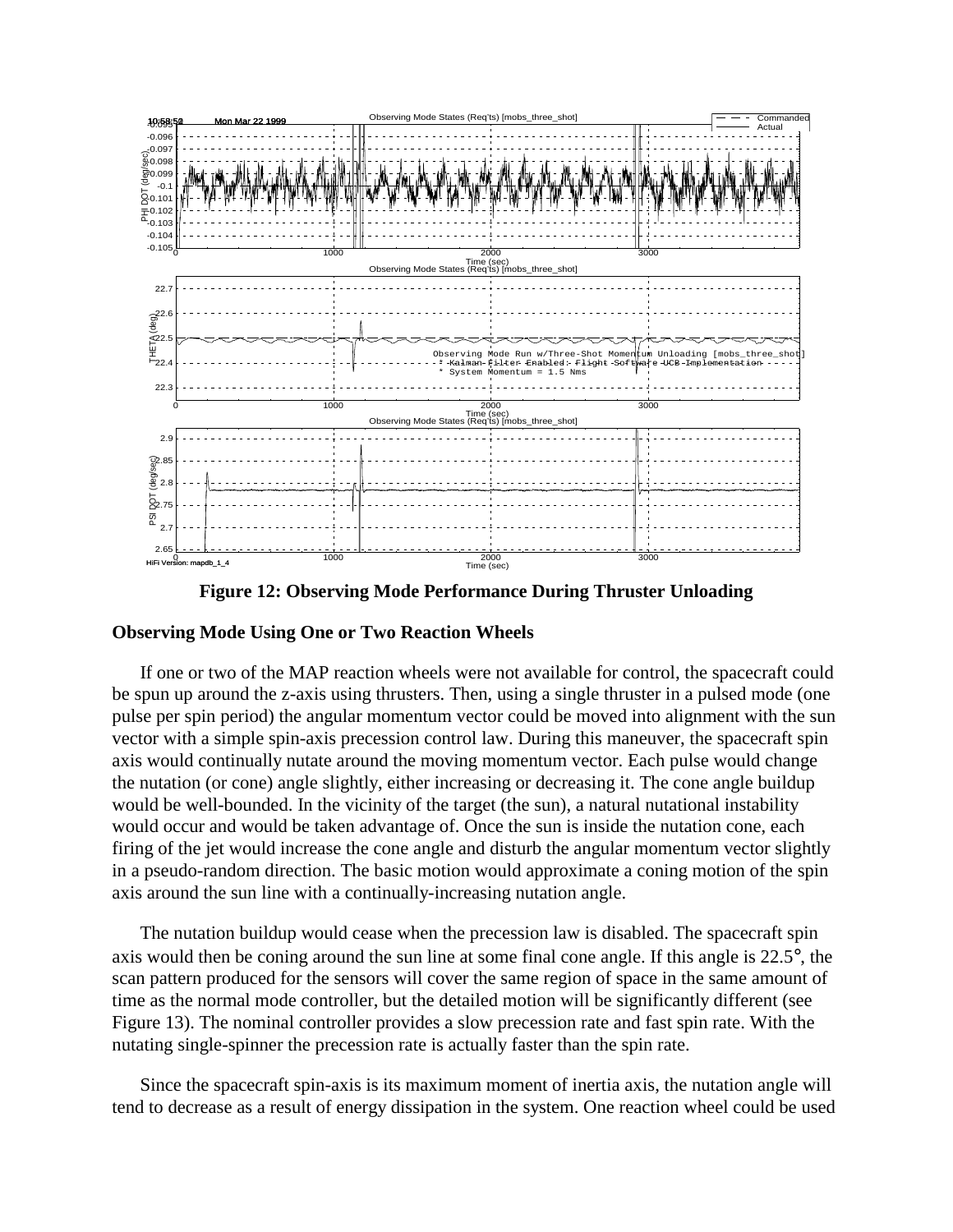to maintain the nutation angle at a desired magnitude with a simple control law. Since the sun will tend to drift away from the angular momentum vector, periodic jet firings would also be required to keep this deviation within acceptable limits.



**Figure 13: Nominal and Two-Wheel Backup Mode Scan Patterns**

Figure 14 shows the sun angle in the body using this control algorithm. At 100 seconds, the spacecraft is spun up with a z-axis thruster firing. From 1000 to 3600 seconds, a single reaction wheel is used to control the nutation angle, bringing it to its steady state value by about 3200 seconds. Beginning at 3600 seconds, single-pulse thruster firings are used to align the spacecraft system momentum vector with the sun vector in the body frame. As described above, once the sun is within the nutation cone (after 4000 seconds in this example), further thruster firings disturb the system momentum vector in a pseudo-random direction and cause the nutation angle to increase. At 6000 seconds, the thruster firings are discontinued and the single-wheel nutation controller is enabled, used to minimize the nutation angle and keep the spacecraft precession cone angle within some tolerance of the desired value of 22.5°. (The residual nutation angle after the system has reached steady state is a result of the system momentum vector not being perfectly aligned with the sun vector.) After 8000 seconds, the spacecraft settles into the dual spin motion that will give the scan pattern shown in Figure 13.

## **CONCLUSION**

In this paper, we have discussed how the MIDEX philosophy of "intelligent" redundancy was applied to the MAP spacecraft. The algorithms that have been designed for MAP, both those currently implemented in the spacecraft flight software and those held in reserve, allowed the project to modify the traditional full redundancy philosophy without a detrimental impact on the mission's probability of success. These algorithms allowed the project to focus its programmatic resources on other components that do not lend themselves to algorithmic workarounds, improving the reliability of the mission while maintaining the cost capped budget.